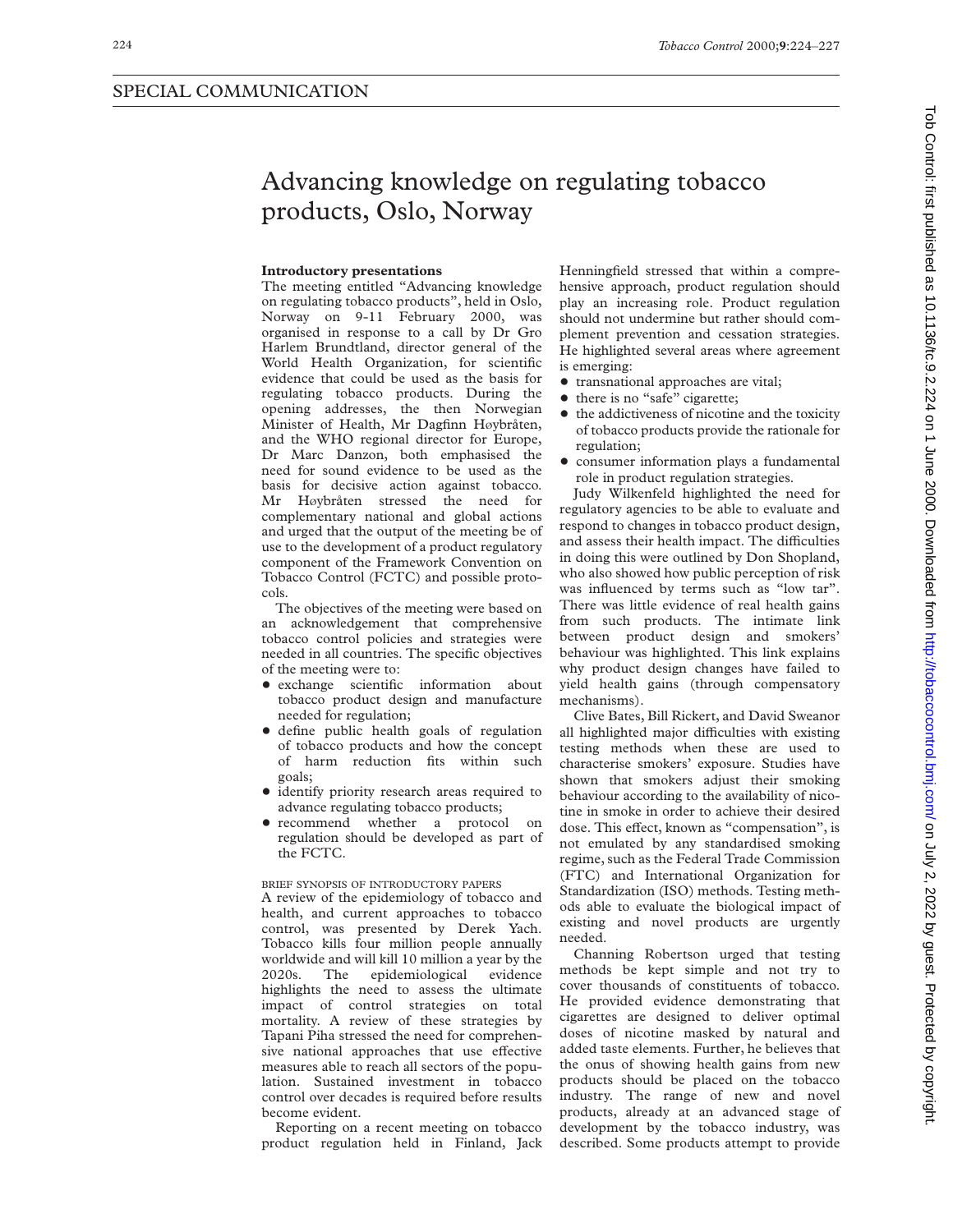very low levels of tar, nicotine, and side stream smoke.

Mitch Zeller reviewed the need for regulatory agencies to evaluate proactively the challenges posed by the ongoing debate surrounding exposure and harm reduction. He raised the potential unintended consequences of certain policies and urged that they be carefully considered before adoption.

David Sweanor recommended that a future regulatory framework should encourage wider use by smokers of "cleaner" forms of nicotine and disfavour the use of "dirty" forms.

#### **Working group discussions**

ANTICIPATING AND RESPONDING TO TOBACCO INDUSTRY TACTICS

Several well documented approaches used by the tobacco industry to oppose tobacco control in general were outlined. These are likely to be used in opposing tobacco product regulation. All approaches involve the tobacco industry spending large amounts of money and exerting its influence through multiple channels. Specific methods used include: lobbying; use of third parties; questioning the science and raising public doubt about health and addiction effects; warning governments about the cost of regulation; use of scientists with unproven ideas; dissemination and repackaging of legislative/regulatory problems from other countries; divide and conquer across bureaucracies, countries and public health groups; legal and media attacks on regulatory agencies; and constitutional challenges.

In developing countries, weaker knowledge about health impacts, weak regulatory and scientific capacity, and greater vulnerability of the media and politicians to the power of the industry meant that industry strategies were often more intense and successful.

When the tobacco industry cannot prevent new laws and regulations, it finds ways—for example, through voluntary agreements with governments and scientists—to ensure that regulations favour their interests.

PROACTIVE GLOBAL RESPONSES

- A global team of experts is needed to help countries deal with industry arguments.
- Global capacity within the public sector is currently inadequate to understand technical aspects of tobacco product regulation. Urgent attention should be given to developing expert capacity within the tobacco control community on technical issues relating to product design, manufacture, and technology.
- An international alert and response system linking media and experts should rapidly mount public responses to industry claims and critique. More effective use of the media should aim to reframe the debate away from tobacco industry claims.
- + Clearinghouses for global knowledge on tobacco products are needed. They should maximise the use of information technology and draw on existing centres of excellence.
- $\bullet$  Engagement with the tobacco industry should be discussed with the proposed

expert group (see recommendations) and aim to achieve public health objectives. In the process of engagement the burden of proof for demonstration of less harm should be placed on the industry.

- + National expert reports should be used globally. For example, the recent Royal College of Physicians (February 2000) and the pending FTC and Institute of Medicine reports will have wide implications.
- + Adequate funding is needed for all aspects of product regulation, including research and development, and institutional development especially for developing countries
- A wider range of strategic partners should be involved in product regulation development and implementation. This could include any group that is willing to advance public health goals. As examples, such partners may include printers, pharmaceutical companies, large companies with workforces trying to quit, "ethical" corporations, and consumer groups.

# **Objectives and principles of tobacco product regulation**

OBJECTIVES

• Prevent initiation of tobacco use and aim for a substantial and sustained reduction in tobacco related morbidity and mortality among smokers.

GENERAL PRINCIPLES

- $\bullet$  Tobacco products (including smokeless tobacco) and nicotine delivery devices should be regulated on the basis of principles of premarket evaluation and placing the burden of proof for health claims on the tobacco industry.
- + Research required to make health and/or safety claims should be paid for by the tobacco industry; full public disclosure of the methods, purpose and outcome of tobacco industry; research is essential.
- The intent of product regulation is to ensure that exposure reduction results in meaningful harm reduction.
- $\bullet$  It was noted that FTC/ISO methods currently in use were not intended to measure the biological or epidemiological impact of tobacco products. New methods and protocols must be developed to measure the impact of tobacco products on an individual and population basis. ISO should be urged to ensure that its members recognise and adhere to the principle that ISO/FTC measurements and methods are used to monitor performance and not health impacts of tobacco products.
- Carefully planned communications programmes should be implemented in order to disseminate the implications of the outcome of tests. Harm/exposure reduction should be accompanied by intensive public education and increased public access to effective means of quitting.
- Developing countries should be encouraged and supported to "leapfrog" over the standard regulatory route followed in developed countries (go for the best from the start).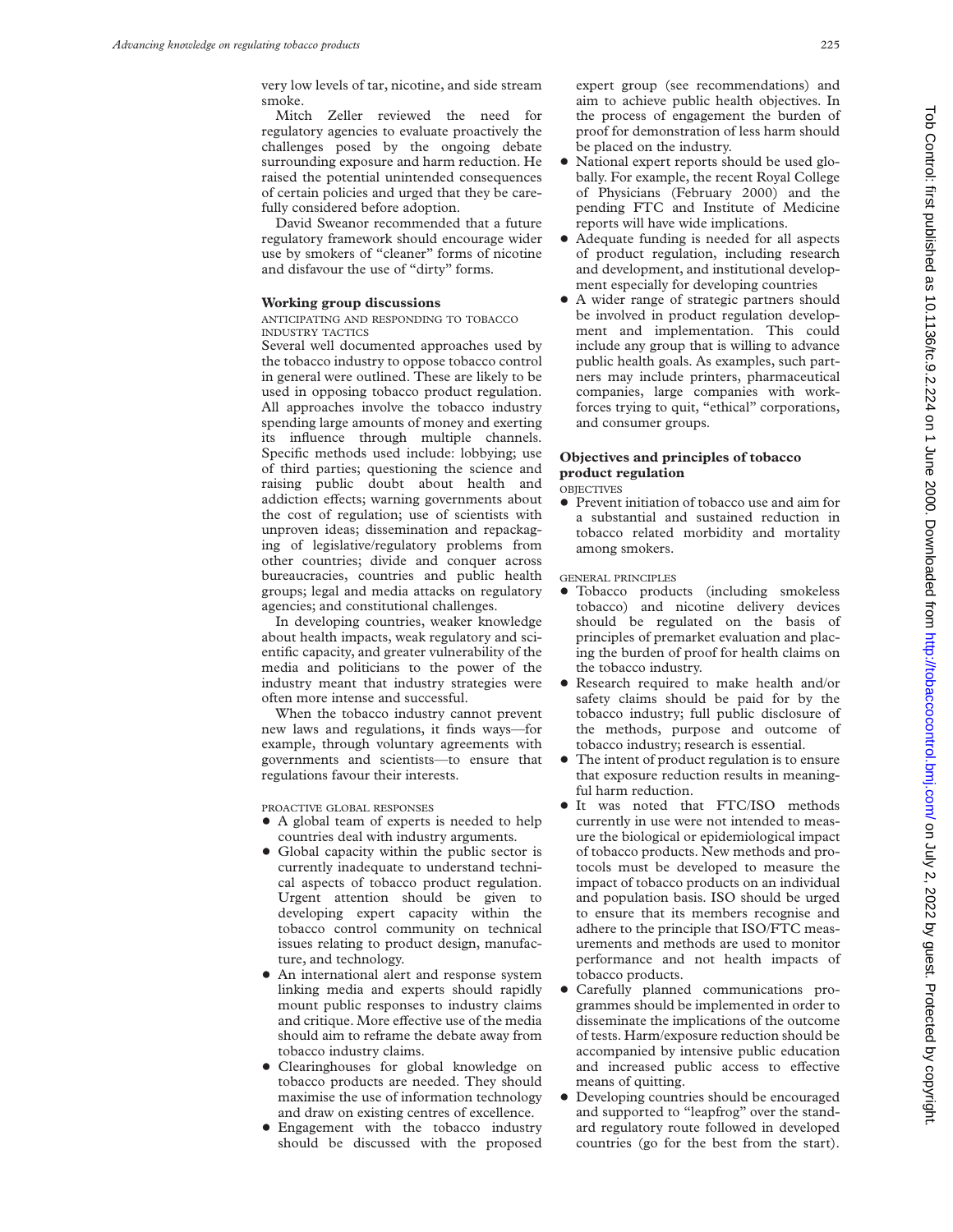Regional approaches are needed to complement national and global approaches; this will avoid the need for progress to depend upon moving on a country by country basis.

The FCTC process and content should be exploited as a unique opportunity for giving focus and attention to product regulation.

#### **Recommendations**

These recommendations were developed by representatives from 20 countries from all WHO regions. While some recommendations suggest the need for additional research, countries are urged to act rapidly on the basis of a large body of existing knowledge. Exposure reduction policies must aim to achieve meaningful reductions in harm while avoiding decreased quitting or increased initiation.

### *(1) All countries need to introduce comprehensive tobacco control policies and strategies along the lines recommended by WHO*

These should be adequately financed and managed by institutions with a clear mandate for tobacco control. The emphases of policies should be to prevent initiation, increase the quit rate, and eliminate exposure to passive smoking. Within the context of a comprehensive policy, product regulation should be given explicit and urgent attention in order to reduce the health impact of tobacco use among smokers. Product regulation needs to apply to all forms of tobacco and nicotine products.

## *(2) Governments are urged, individually or at a regional level, to take the following actions:*

- $\bullet$  Evaluate and implement the most effective ways to achieve a unified regulatory framework for nicotine delivery products, including tobacco products, products for treating tobacco dependence, and novel nicotine delivery devices, whether or not these are based on tobacco products. Key terms of reference are to:
	- maintain a primary focus on harm reduction;
	- develop better measurement of the constituents and impact of tobacco products with the aim of substantially reducing their toxicity;
	- promote international comparability;
	- implement a premarket approval and post marketing surveillance system.
- Ban the use of misleading terms such as "light", "mild", and other words or imagery (including certain brand names) which have the aim or effect of implying a reduced health risk attributable to low tar or nicotine measurements on tobacco products and in advertising/promotional material.
- + Remove tar and nicotine measures derived from ISO/FTC methods from packages. Warning labels should emphasise the addictiveness of tobacco products.
- Require tobacco manufacturers to disclose the contents, purpose and effects of constituents in all their products at regular intervals.
- $\bullet$  Discontinue harm reduction strategies based on naïve interpretation of tar and nicotine yield measurements. This means abandoning the strategy of seeking lower nominal tar yields and, instead, finding approaches that genuinely reduce harm to nicotine users.
- Give urgent priority to studying the implications for harm reduction of reducing levels of nicotine and other possible addictive constituents in tobacco products over time.
- Give greater attention to increasing public access to the range of effective methods of treating tobacco dependence, including nicotine replacement therapies, and to encourage development and marketing of additional effective products.
- + Develop and implement a comprehensive long term communication programme to accompany all the above actions that stresses that there is no safe cigarette and that nicotine addiction is a major public health concern.

#### *(3) Research is needed to advance further progress*

- Global tobacco control research needs to be better supported. Within such a plan, emphasis should be given to research to support product regulation within developing countries. Existing research institutions should work together to implement such an approach.
- $\bullet$  In order to reduce the addictiveness of tobacco products, research is urgently needed to evaluate the benefits and/or hazards of reducing nicotine and other possible addictive constituents in tobacco products over time. Particular attention should be given in research to determining whether a threshold exists for addictiveness.
- Develop better measures, including biomarkers, to assess the health impact of the use of "less harmful" tobacco products in order to drive future regulatory actions. For exposure, a composite measure of toxicity is needed. In addition the unintended consequences of such products should be investigated.
- + Expand behavioural research on how "cigarettes affect smokers" and how the population (of smokers and non-smokers) responds to claims about new products and to new packaging rules.
- $\bullet$  Determine whether regulators should encourage the development of substantially less harmful nicotine delivery devices.
- Determine whether countries should forbid addition of all new additives and explicitly address the possibility of reducing the use of additives that make tobacco products more attractive and/or taste better.
- $\bullet$  Evaluate how regulatory approaches developed for cigarettes could be adapted to cover all forms of tobacco use.

## *(4) International collaboration*

+ Establish, under WHO authority, an international expert group on tobacco and nicotine delivery devices. It needs to be well